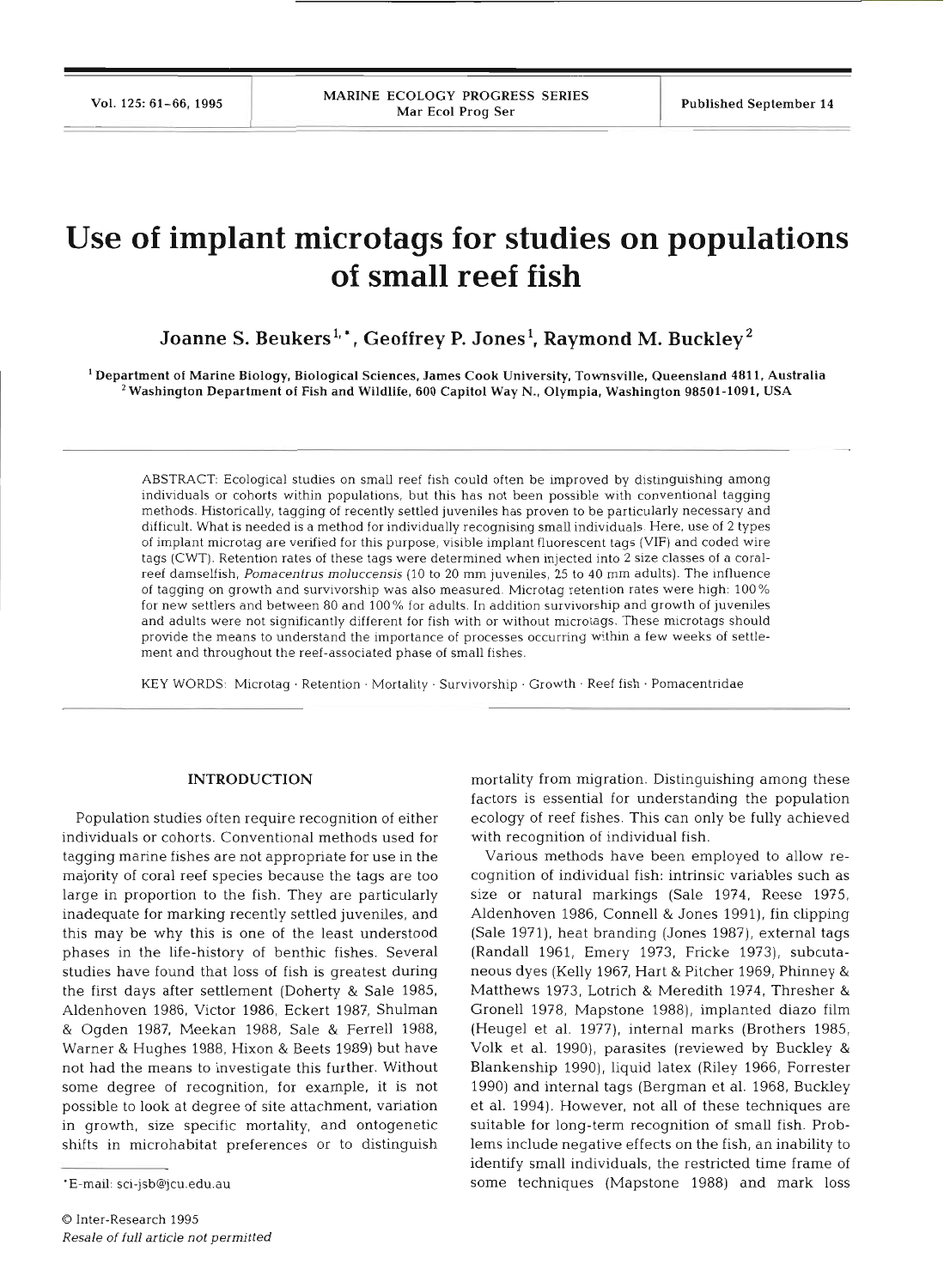(Buckley et al. 1994). Juvenile fish grow fairly rapidly and therefore the effects of techniques such as heat branding and dyeing will wear off relatively more quickly than for individuals that grow more slowly.

Two types of implant microtag have been developed for fisheries research which may overcome these problems. They have been shown to have a low impact on juvenile survival and to have retention rates of >93 % for 4 temperate reef fish species (Buckley et al. 1994). Histological examination revealed negligible tissue reaction to these microtags (Hargreaves & Le Brasseuer 1986, Fletcher et al. 1987, Bergman et al. 1992). The Visible Implant Fluorescent filament tag (VIF; Northwest Marine Technology, Inc., Shaw Island, WA, USA) and the binary-Coded Wire Tag (CWT; Jefferts et al. 1963) are biocompatible internal microtags (Buckley et al. 1994). The VIF tags are cylindrical polyester tags, which, when injected into translucent tissue and fluoresced by ultraviolet-A (UV-A) light, can be seen in live fish in the field. This attribute means that the fate of each cohort may be followed through time. CWTs are made from stainless steel wire and have unique batch or sequential codes etched onto their surfaces. Thus these microtags allow individual or cohort identification, with codes being deciphered under a binocular microscope. CWTs are magnetised and this feature is used to relocate them. Thus the use of both types of tag would give the ability to identify individuals after a long period of time.

Tagging studies generally assume that the tags have no influence on the variables to be measured, such as growth and survivorship. There is an increasing awareness of the need for verification of these assumptions of tagging (Emery & Wydoski 1987, Buckley & Blankenship 1990, McFarlane et al. 1990, Bergman et al. 1992), but to date very few coral reef fish studies have included the empirical evidence required. What is needed is a species-specific assessment of the effects of tagging This study examines the application of microtags to newly settled and adult damselfish of the species *Pomacentrus moluccensis.* It tests the reliability of microtag retention when injected singly and in combination, and the effects of tagging on fish growth and survivorship.

# **METHODS**

This experiment included 2 phases, a laboratory phase (the first 45 d) and a field phase (the second 45 d). During the laboratory phase, fish were kept in aquaria because identifying individuals with lost tags was more precise in a confined environment. The field phase used isolated patch reefs to assess retention rates and impact of the microtags on fish on the reef. Censuses were performed after 9, 45 and 90 d to measure microtag retention rates and fish standard length. During the laboratory phase, survivorship was checked daily but during the field phase only once, after 90 d.

Laboratory **phase.** As stated in the 'Introduction', the ideal scenario for subsequent studies was to be able to use both types of microtag, the VIF and the CWT, in combination. However, it was possible that injection of 2 microtags into an individual may cause more problems than injection of 1 and each tag type may have unique effects. Hence, the experimental design included **3** treatments to allow assessment of each type of tag separately and in combination. The treatments were as follows: 1 CWT, 1 VIF and both microtags. The tagging process involves **2** steps, the first to anaesthetise the fish, the second to inject the microtag(s). Fish were immersed until unconscious, approximately 10 S, in a solution of quinaldine. The quinaldine solution which was found to be most effective was 1:15:4500, quina1dine:ethanol:sea water. The microtags were then injected with the aid of a binocular microscope, under the scales and into the dorsal muscle. All tags were implanted at least 1 tag length away from the insertion point to allow a healing area behind the tag (Buckley et al. 1994). When 2 microtags were to be injected, 1 was placed on each side of the fish. To minimise the damage incurred by the fish, particularly to the scales, each was placed in a click-seal polyethylene bag for the injection process. Sterile technique was employed, as far as possible, by washing the injector and microtags in an antiseptic solution prior to injection. Injection of a single microtag using this method took no more than 2 min, and no longer than **3** min for **2** microtags.

Two controls were used in the lab phase to assess the impact of anaesthetising and tagging and to assess the impact of the anaesthetising alone. Control 1 fish were placed in aquaria and were untouched other than for censusing to test the impact of anaesthetising and tagging. Control 2 fish were anaesthetised, placed in a polyethylene bag for 3 min and then released into the aquaria to test the impact of the anaesthetising alone. The time period chosen was the maximum time that any fish would be kept in a polyethylene bag.

All fish were kept in aquaria for 45 d. A total of 10 individuals, 2 from each tagging treatment and 2 from each control, were placed in each aquarium. Treatments and controls were allocated randomly among individual fish. Adults and new recruits were kept separately in 5 new recruit aquaria and 6 adult aquaria. For the purpose of this study new recruit refers to an individual of 10 to 20 mm standard length at the start of the experiment and adult refers to fish between 25 to 40 mm standard length at the start.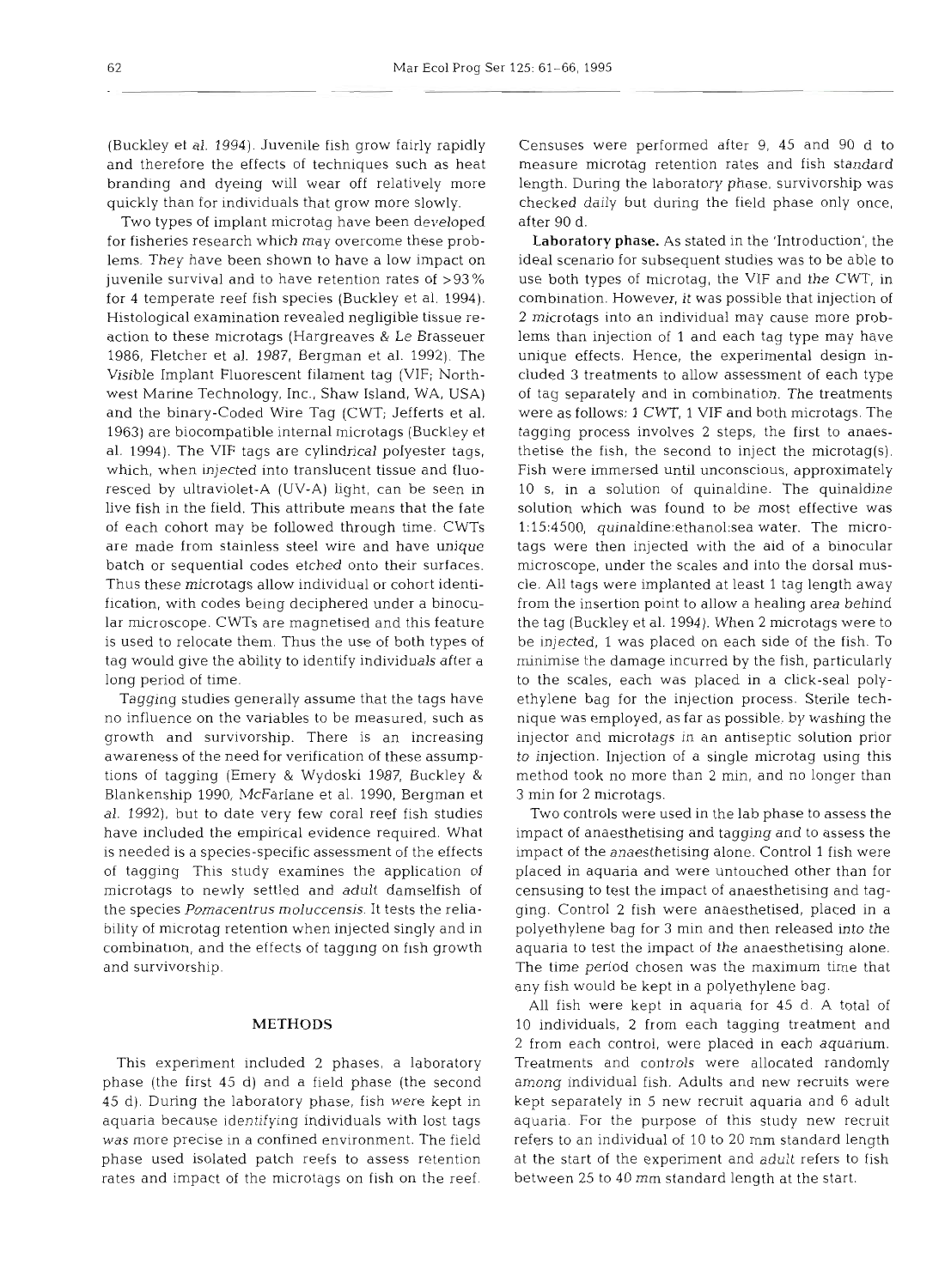Previous studies (e.g. Buckley et al. 1994) have found that the ratio of muscle size to tag weight and size may be important in terms of the percentage of microtags retained. Therefore different sizes of microtag were used according to the size of Pomacentrus moluccensis tested. Standard-length microtags 1 mm long were injected into the adults and half-length microtags 0.5 mm long were injected into the new settlers.

Approximately 9 and 45 d after injection, tag status and fish standard length were determined. Tag rejection due to unacceptable location or tagging procedures is usually established by 30 d (Buckley & Blankenship 1990).

Field phase. After 45 d all tagged fish were placed onto patch reefs. Patch reefs were  $2 \text{ m}^2$  in area,  $20 \text{ m}$ apart and consisted of a base of coral rubble above which were placed 4 hard live coral heads. Species used were Pocillopora damicornis, Stylophora pistillata, Acropora nobilis and Acropora nasuta. A total of 6 adults and 6 new settlers, 2 from each tagging treatment, were placed on each reef. A third control group was introduced at this stage to test for any effects of the entire laboratory phase. Approximately 100 m away from the first set of patch reefs, a second set of identical reefs was constructed for control 3 fish. These fish were captured from the nearby contiguous reef and placed on these patch reefs in the same densities as the treatments. The spatial isolation of the 2 sets of reefs was required to enable separation of individuals that had lost their tags from control individuals. This design was chosen to adequately test microtag retention rates, the issue which the authors consider to be the most important. A consequence of this is that whilst some aspects of mortality were adequately tested in the aquaria, any increased predation pressure that might be encountered when a fish is first released back onto the reef has not been tested here. All reefs were censused after 90 d. Recoveries of tagged fish were made by using UV-A light to fluoresce the VIF tags.



Fig. 1. Pomacentrus moluccensis. Retention rates for microtags injected singly and in combination into damselfish adults; <sup>n</sup>= **36** 

#### RESULTS

#### Retention

Percentage retention rates of microtags were 100% for all new recruits and adults when injected singly (Fig 1). They were lower when injected into adults in combination (80 %; Fig. 1). The slightly lower figure for both microtags was due to losses with the larger size standard microtags. This indicates that use of standard microtags increases the likelihood of tag loss in this species and suggests that the half-length microtags would be more appropriate.

## Survivorship

The percentage of fish remaining at 45 d was very high in new recruits (Fig. 2) and adults (Fig. **3)** from the



Fig. 2. Pomacentrus moluccensis. Comparison of percentage survivorship of new settlers in (A) the laboratory phase (B) the field phase of the experiment. For each line  $n = 10$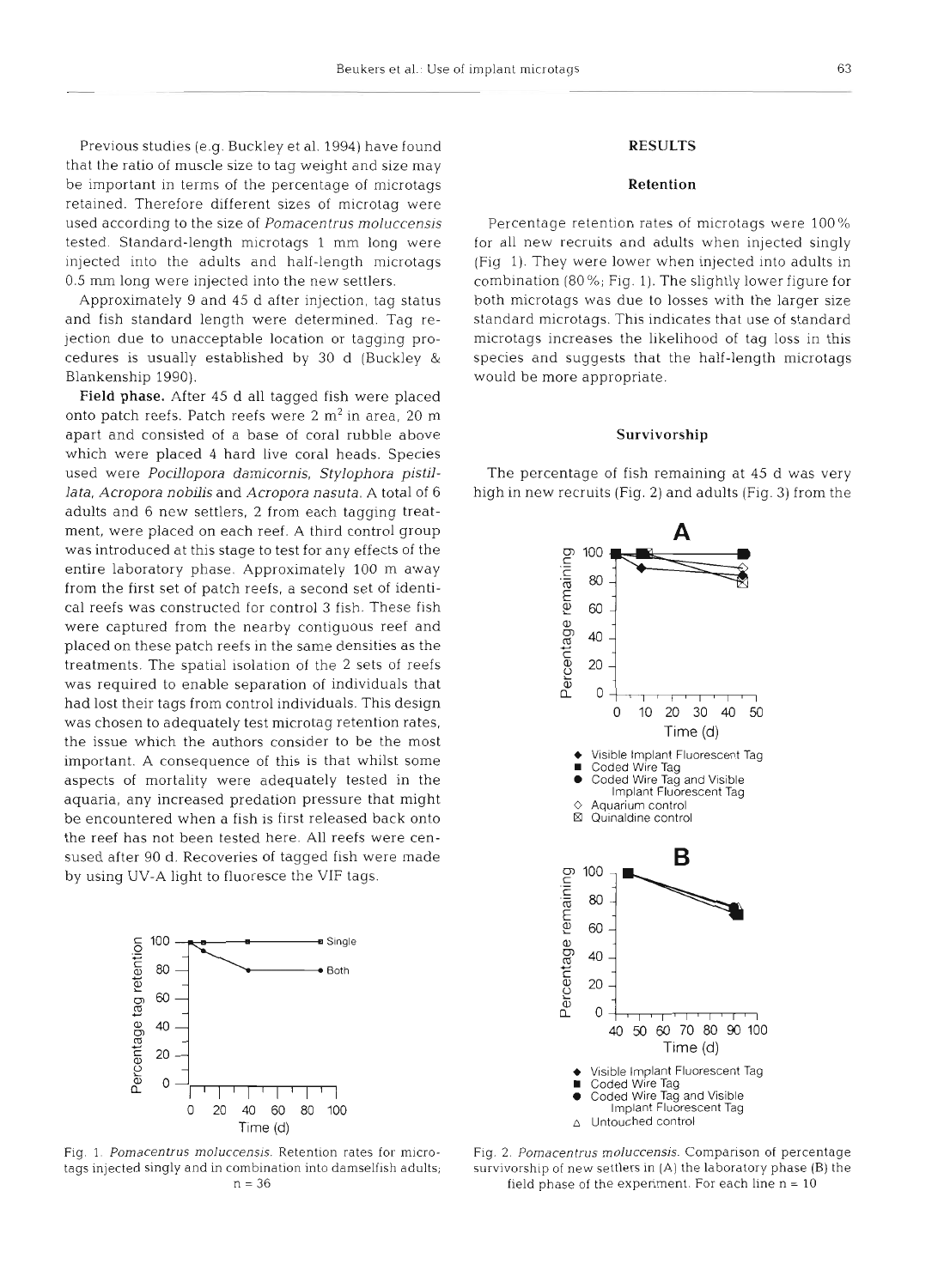

Fig. 3. *Pornacentrus rnoluccensis.* Comparison of percentage survivorship of adults in (A) the laboratory phase (B) the field phase of the experiment. For each line  $n = 12$ 



Table 1. *Pornacentrus rnoluccensis.* **ANOVA** tables comparing the final standard length **mm-'** *of* VIF, *CWT,* Both and Control 3 individuals for new settlers and adults. Variances homogeneous in both new settlers (Cochran's  $Q = 0.3623$ ) and adults (Cochran's  $Q = 0.3566$ )

| Source         | df | SS      | МS      | F    | р      |
|----------------|----|---------|---------|------|--------|
| New settlers   |    |         |         |      |        |
|                |    |         |         |      |        |
| Between        | 3  | 65.4705 | 21.8235 | 1.22 | 0.3232 |
| Within         | 26 | 466.099 | 17.9269 |      |        |
| Total          | 29 | 531.569 |         |      |        |
| <b>Adults</b>  |    |         |         |      |        |
| <b>Between</b> | 3  | 237.278 | 79.0928 | 2.75 | 0.0581 |
| Within         | 33 | 948.272 | 28.7355 |      |        |
| Total          | 36 | 1185.55 |         |      |        |
|                |    |         |         |      |        |

aquarium control (go%, TOO%), CWT (loo%, 100%) and both microtag (100 %, 90%) treatments. The lower survivorship shown by the VIF and quinaldine controls (new recruits: 85%, 80%; adults: 75%, 70%) was probably an aquarium-specific phenomenon due to conspecific aggression rather than any aspect of the tagging procedure. The results indicate that survivorship of individuals with both types of tag is good and it is therefore counterintuitive to consider that single VIF tags could increase mortality. In addition, several individuals that died had fin damage of some description with some severe cases having the entire caudal fin missing Losses in all groups were greater, but did not exceed **23%,** during the field phase of the experiment and were comparable between treatment and control groups.

# **Growth**

There was no significant difference in standard lengths between treatments and controls after 90 d, for either juveniles (Fig. 4, Table 1) or adults (Fig. 5, Table 1). Juveniles grew approximately 10 mm in 90 d in all tagging treatments and controls (Fig. **3).** Average growth in length was considerably less for adults, but there was no negative effect due to implanting single or double tags.

This study shows that the use of microtags in a small coral-reef damselfish, Pomacentrus **rnoluccensis,** can CWT VIF Both Control be a useful tool for providing long-term individual Microtag type recognition. It shows that reliabhty of microtag reten-Fig. 4. *Pornacentrus rnoluccensis.* Standard lengths *(mm,* tion is high for both new recruits and adults when tags  $\bar{x}$   $\pm$  SD) of new settlers at time of tagging and 90 d later. n = 40 are injected singly (100%, 100%) and in combination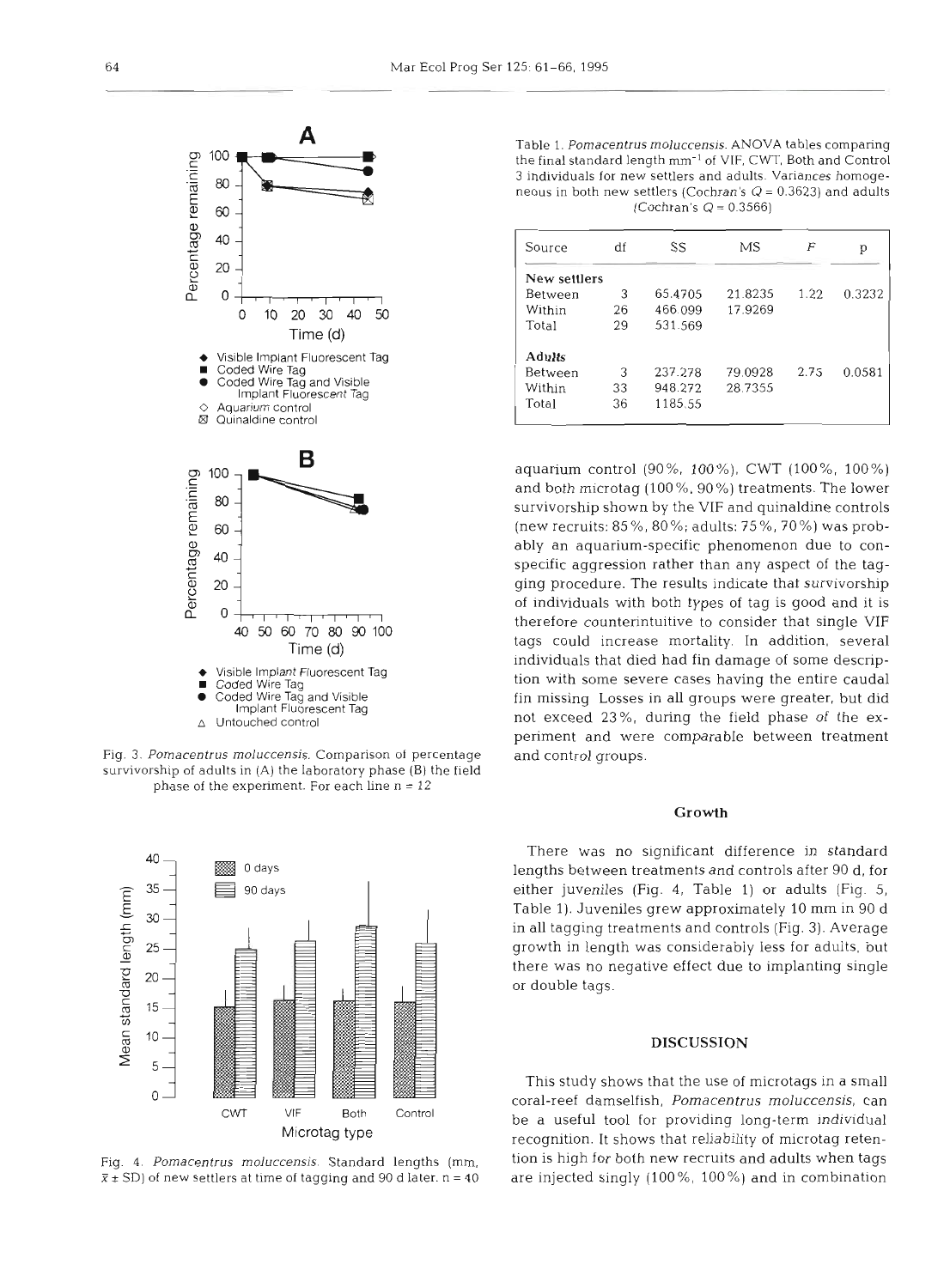

Fig. 5. Pomacentrus moluccensis. Standard lengths (mm,  $\bar{x} \pm SD$ ) of adults at time of tagging and after 90 d. n = 48

 $(100\% , 80\%)$  and also shows that there is negligible impact on growth and survivorship. Tagging is a good technique for recognition of individuals of 11 mm standard length or more, and it may be that fish smaller than this could be tagged with practice. There is an indication from this study that size of microtags used can have an important effect on tag retention, and for P. moluccensis, the half-length microtags are more reliable when 2 microtags are to be used in combination. This confirms findings elsewhere that tag size in relation to muscle size was an important factor in determining tag retention rates. It is probable that any microtag losses occurred within 45 d of injection, because all fish remaining on the patch reefs were tagged. If tag loss occurred in the field it was also accompanied by either mortality or dispersal. Previous work has indicated that these fish are extremely site attached, rarely moving more than 2 m (Mapstone 1988). Mapstone (1988) marked 99 P. moluccensis and found that only 1 moved further than 2 m over 3 yr. Fish losses in all groups were greater, but did not exceed 23 %, during the field phase of the experiment and were comparable between treatment and control groups. Many predators colonised these patch reefs during the experiment and hence when individuals disappeared from the reefs it was more likely to be due to a fatality than to dispersal. Perhaps disorientation when first released onto the reefs increased f vulnerability to predation.

Using this technique it should now be possible to answer major questions in reef fish ecology. For example, it should now be possible to measure the importance of immigration and emigration from populations or experimental units for individuals of 11 mm standard length or more. This will include new

settlers for most reef fish species. Many scarids and acanthurids settle at  $<$ 6 mm, but with practice these too may be possible to tag.

Some authors have suggested that there is no temporal or spatial variation in mortality rates (Victor 1986, Doherty & Fowler 1994). Without well-replicated tagging programmes it is impossible to fully ascertain the processes occurring, for example to separate mortality from migration. This inability to distinguish between processes has often been accepted as an assumption of settlement studies (Aldenhoven 1986, Eckert 1987, Meekan 1988, Sale & Ferrell 1988). It is mostly because of these problems that little is known about the mortality rates of new settlers and juvenile coral reef fish (Victor 1986). Therefore, these microtags should provide a means to understand the importance of processes occurring within a few weeks of settlement and in shaping reef fish populations.

Acknowledgements. Whlle carrying out this work J.B. was supported by an Overseas Postgraduate Research Scholarship. Fieldwork was funded by an ARC grant to G.P.J. Many thanks to Vicki Nelson and Lexa Grutter, who commented on the manuscript, and to David Wachenfeld for his assistance in the field. This is a contribution from the Lizard Isla Research Station, a facility of the Australian Museum.

### LITERATURE ClTED

- Aldenhoven JM (1986) Local variation in mortality rates and life-expectancy estimates of the coral-reef fish Centropyge bicolor (Pisces: Pomacanthidae). Mar Biol 92: 237-244
- Bergman PK, Haw F, Blankenship HL, Buckley KM, (1992) Perspectives on the design, use and misuse of fish tags. Fisheries 17(4):20-25
- Bergman PK, Jefferts HF, Fiscus HF, Hager RL (1968) A preliminary evaluation of an implanted coded wire fish tag. Wash Dept Fish, Fish Res Pap 3:63-84
- Brothers EB (1985) Otolith marking techniques for the early life stages of lake trout. Great Lakes Fishery Commission, Research Completion Report, Ann Arbor, M1
- Buckley RM. Blankenshlp HL (1990) Internal extrinsic identification systems: overview of implanted mre tags, otolith marks and parasites. Am Fish Soc Symp 7.173-182
- Buckley RM, West JE, Doty DC (1994) Internal microtag systems for marking juvenile reef fishes. Bull mar Sci 55(2)-850-859
- Connell SD, Jones GP (1991) The influence of habitat complexity on postrecruitment processes in a temperate reef fish population J exp mar Biol Ecol 151:271-194
- Doherty P, Fowler A (1994) An empirical test of recrultmentlimitation in a coral reef fish. Science 263:935–
- Doherty PJ, Sale PF (1985) Predation on juvenile coral reef fishes: an exclusion expenment. Coral Reefs 4:225-234
- Eckert GJ (1987) Estimates of adult and juvenile mortality for labrid fishes at One Tree Reef, Great Barrier Reef. Mar Biol 95:167–
- Emery AE (1973) Comparative ecology and functional osteology of fourteen species of damselfish at Alligator Reef, Florida Keys. Bull mar SCI 23.649-770